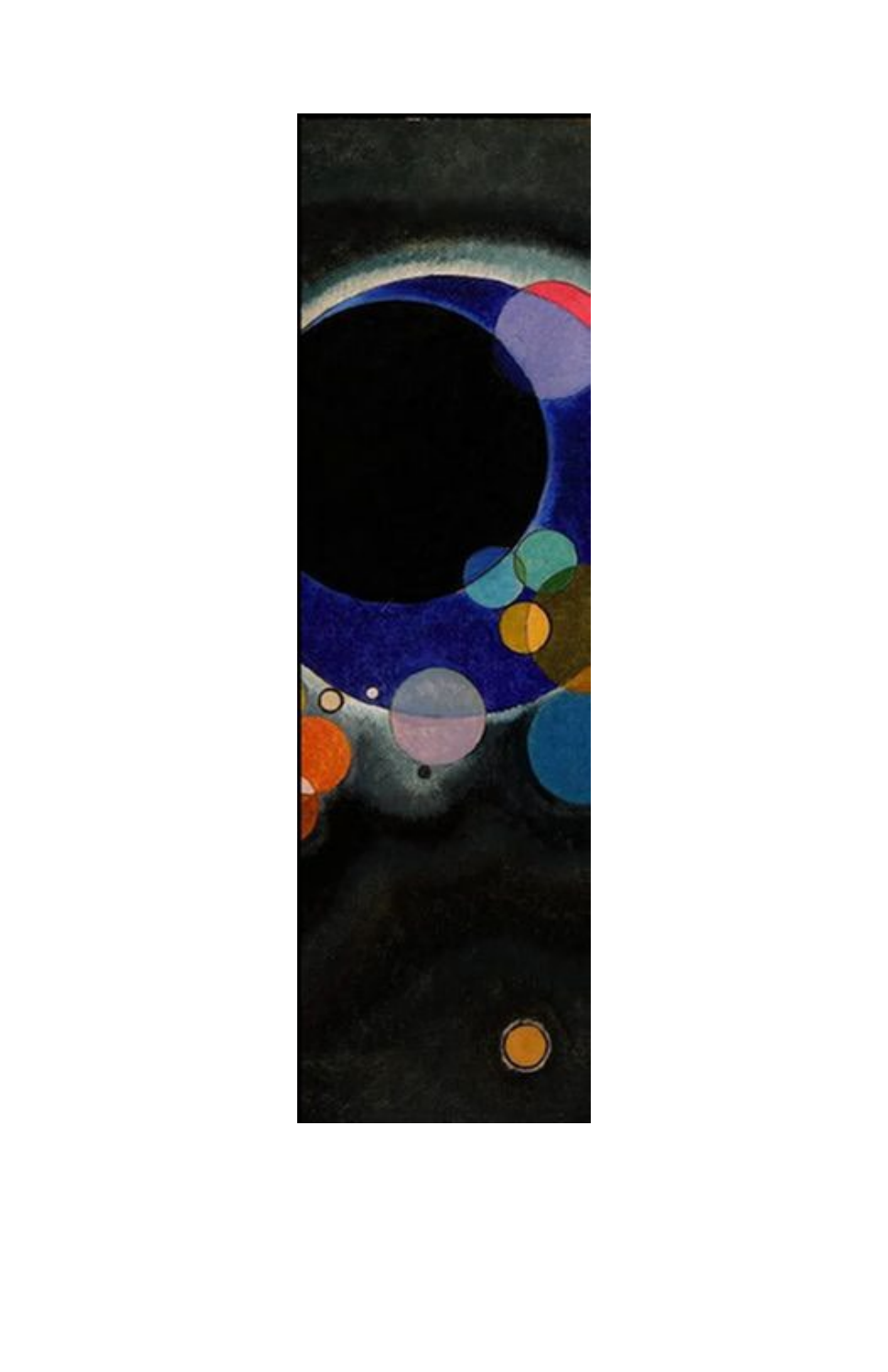The Theatre Department of Barnard College cultivates an independent artistic vision pursued by professional and emerging theatre artists. We also recognize that, in the educational environment of the college and the university, artistic work both participates in the curriculum and is part of a wider community conversation as well. Some productions included in our seasons may contain scenes staging verbal, physical, or sexual violence. If a specific content warning is warranted, it will be posted on the ticketing website, posted outside the performance space, and/or printed in the program. If you are concerned about whether or how any action or content might be depicted in any of our shows, please contact [theatre@barnard.edu.](mailto:theatre@barnard.edu)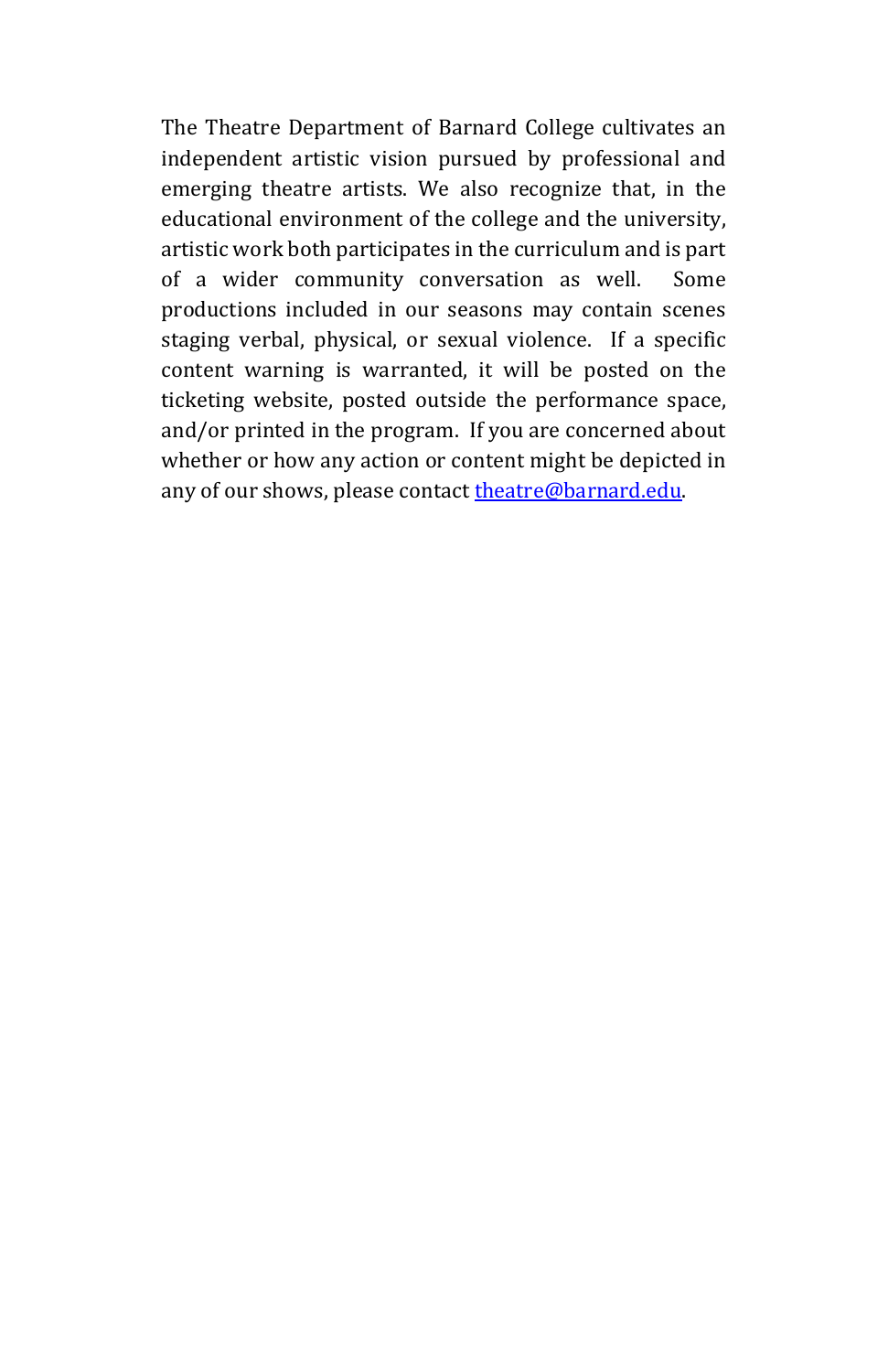Barnard College and Columbia University are located in Lenapehoking, the territory of the Lenape people. In the public acknowledgment of this fact, we enact one small step towards recognizing the traditional and enduring stewards of this land and disrupt the invisibility and ongoing erasure of Indigenous Peoples. Furthermore, the practices central to much of the art we make contribute to climate change in ways that disproportionately affect Indigenous and marginalized people globally. The faculty and staff of the Department of Theatre invite you to join us in acknowledging all of this as well as our shared responsibility--by learning more about th[e Native American](http://www.columbia.edu/cu/nac/)  [Council of Columbia University](http://www.columbia.edu/cu/nac/) and Barnard College's local work towards Indigenous sovereignty and Black liberation, as well as the Department's continued efforts towards developin[g sustainable design and production practices.](https://theatre.barnard.edu/sustainable-design-practices)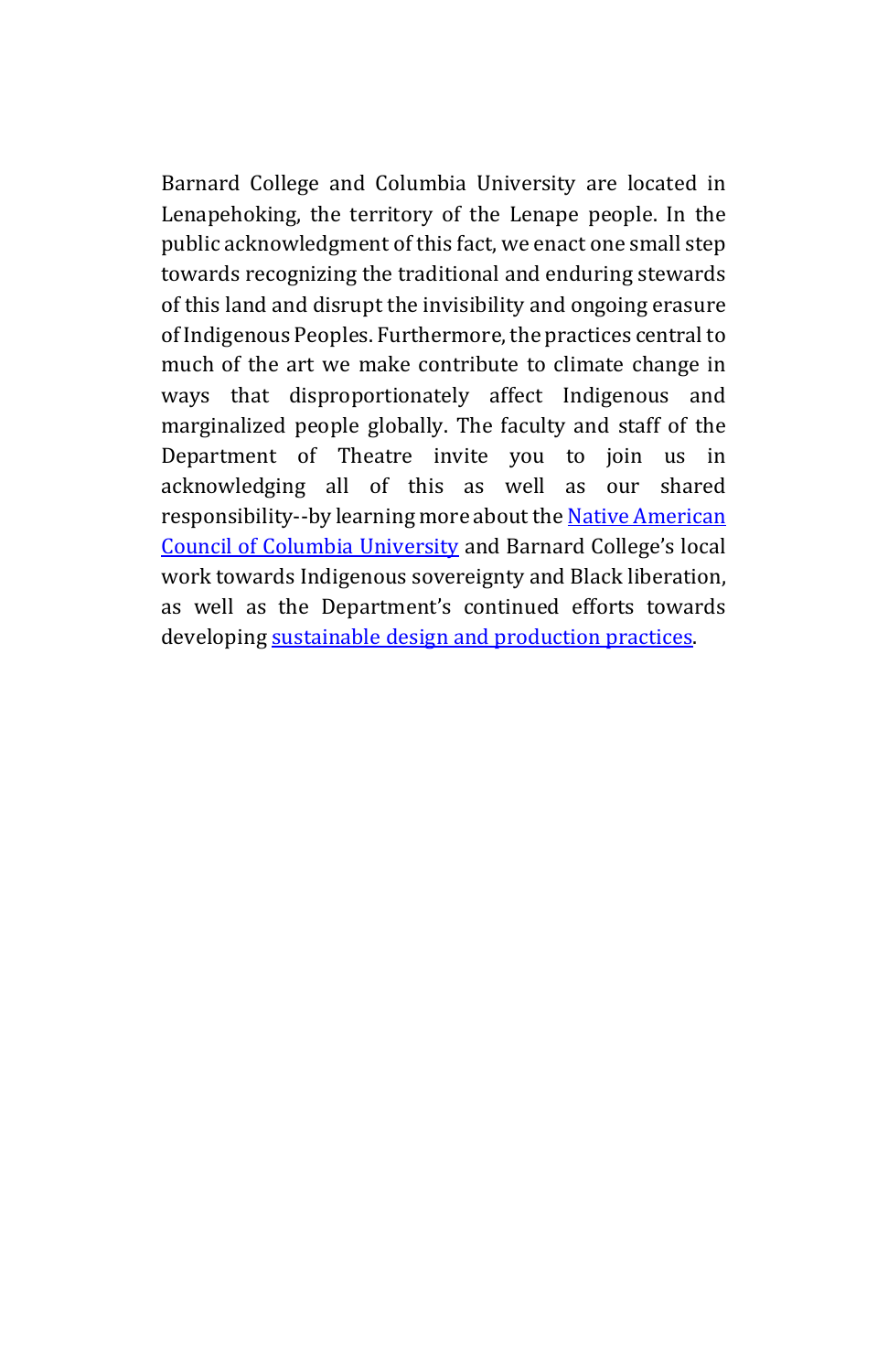## **FESTIVAL PRODUCTION**

| Solo Performance<br>Thesis Advisor   | <b>Kyle deCamp</b>  |
|--------------------------------------|---------------------|
| <b>Playwriting Thesis</b><br>Advisor | <b>Andy Bragen</b>  |
| <b>Research Thesis</b><br>Advisor    | W.B. Worthen        |
| <b>Production Manager</b>            | Mike Banta          |
| <b>Technical Director</b>            | <b>Greg Winkler</b> |
| Costume Shop Manager                 | Kara Feely          |

## **Work Study Crew**

**Amritha Anupindi, Maya Campbell, Liza Evseeva, Sydney Gerlach, Talia Hankin, Celia Krefter, Mia Kyler, Amelia Lang, Camille Marchini, Caroline Mayer, Trang Phan, Nicholas Porsborg, Olivia Toevs, Maya T. Weed, Jasmine Zou**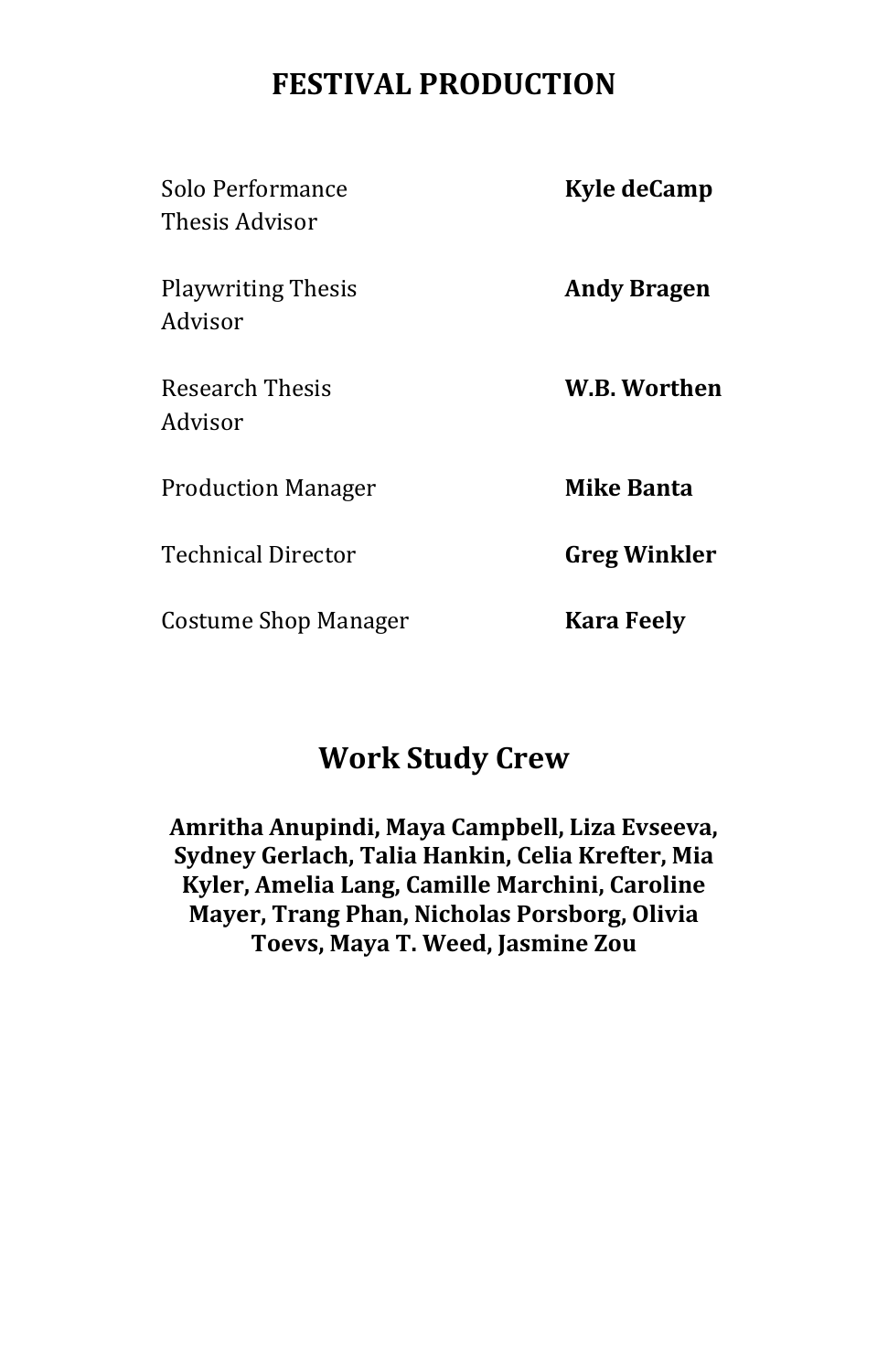# **Friday, April 29, 2022**

### **3:30 PM | RESEARCH PRESENTATION**

Creating Gorgeous by Estee Dechtman Performing Science: Rethinking the Neutrality and Agency of the Experimental Apparatus by Mia Kyler

**6:00 PM | Reading**  Lost Memories by Eleanor Reich

**7:00 PM | Reading**  and god made man by Kay Kemp

### **9:00 PM | Solo Performance**

Thomas Baker Nate Jones Justice Robinson

## **Saturday, April 30, 2022**

**2:00 PM | Reading**  Chasers by Joanna Berkowitz

**3:00 PM | Reading**  When Particles Resonate by Hongfei Xian

**4:00 PM | Reading**  And They Lived by Jessica Skinner

## **7:00 PM | Solo Performance**

Thomas Baker Nate Jones Justice Robinson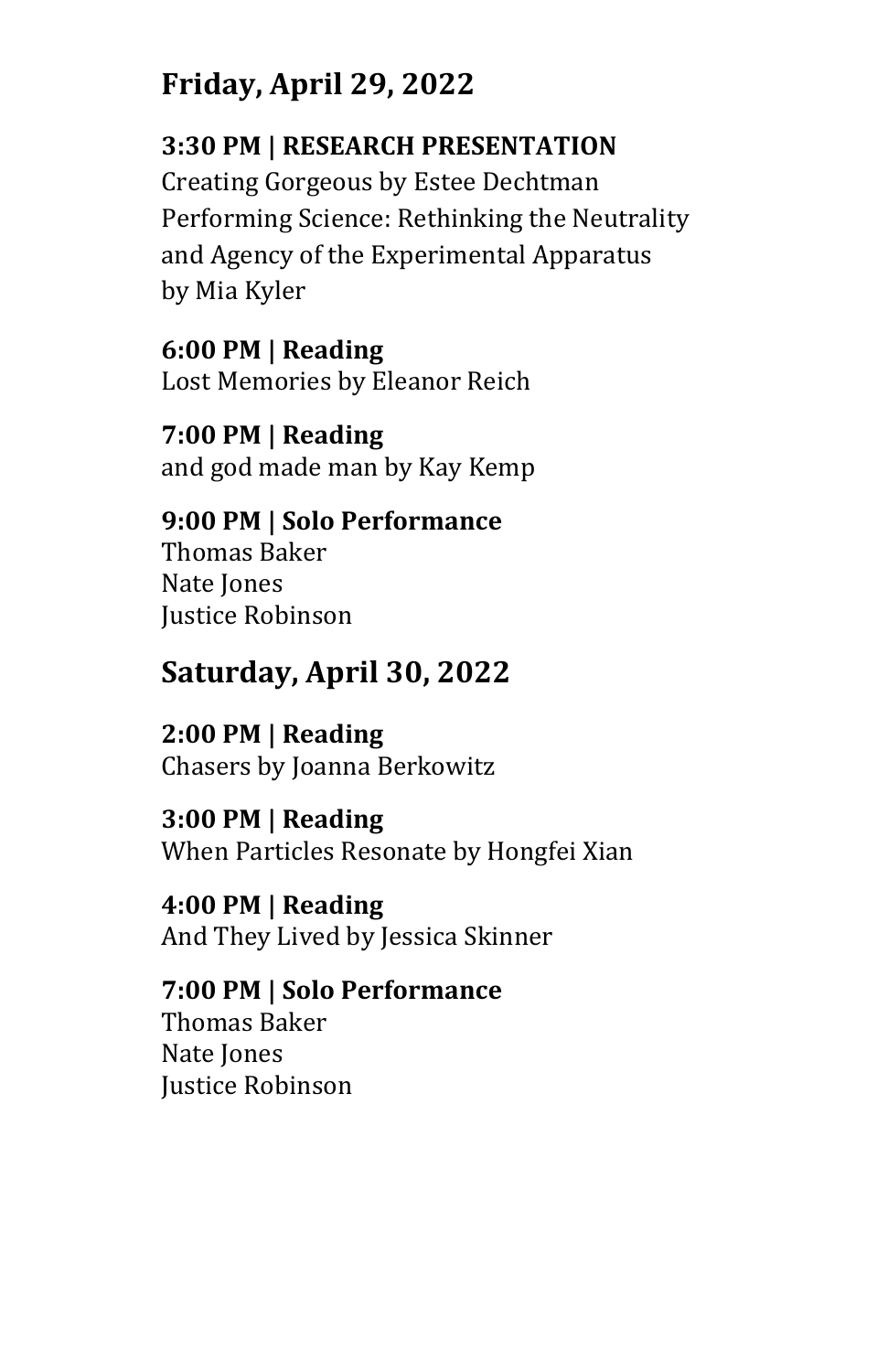## **Artistic Statements: Solo Performance**

#### **Thomas Baker**

"Between being with my friends, being so high, and being surrounded by so many sexy men, I felt like this was the closest thing to heaven I had ever experienced." — *Tramps Like Us*

Credits: *Tramps Like Us*, a novel by Joe Westmoreland (text), *Ghosts of St. Vincents*, a historical novel by Tom Eubanks (tea sequence\*), A Taste of Honey, Sister Sledge, and Floating Points (music)

\*At the Manhattan Center for Living in Fall 1994, Dr. Xeng asked a crowd of PWAs (person/people with AIDS) if there might be any potential subjects in the room willing to undergo daily bitter tea melon enemas. Dr. Xeng went on to describe bitter melon's medicinal properties and its restorative effects on ailing immune systems. After this speech, according to Tom, hands went up like surrender flags. Tom was one of thirty HIV+ people to sign up for Dr. Xeng's bitter melon tea enema study.

Special Thanks:

THANK YOU, Kyle deCamp for, introducing me to solo and pushing me to my greatest potential. Nate Jones for making us laugh throughout the semester and inspiring us with your talent. Justice Robinson for validating me whenever I felt desolate, for doing not one but TWO theses this semester. Jordan Kinard for reminding me that the band plays on no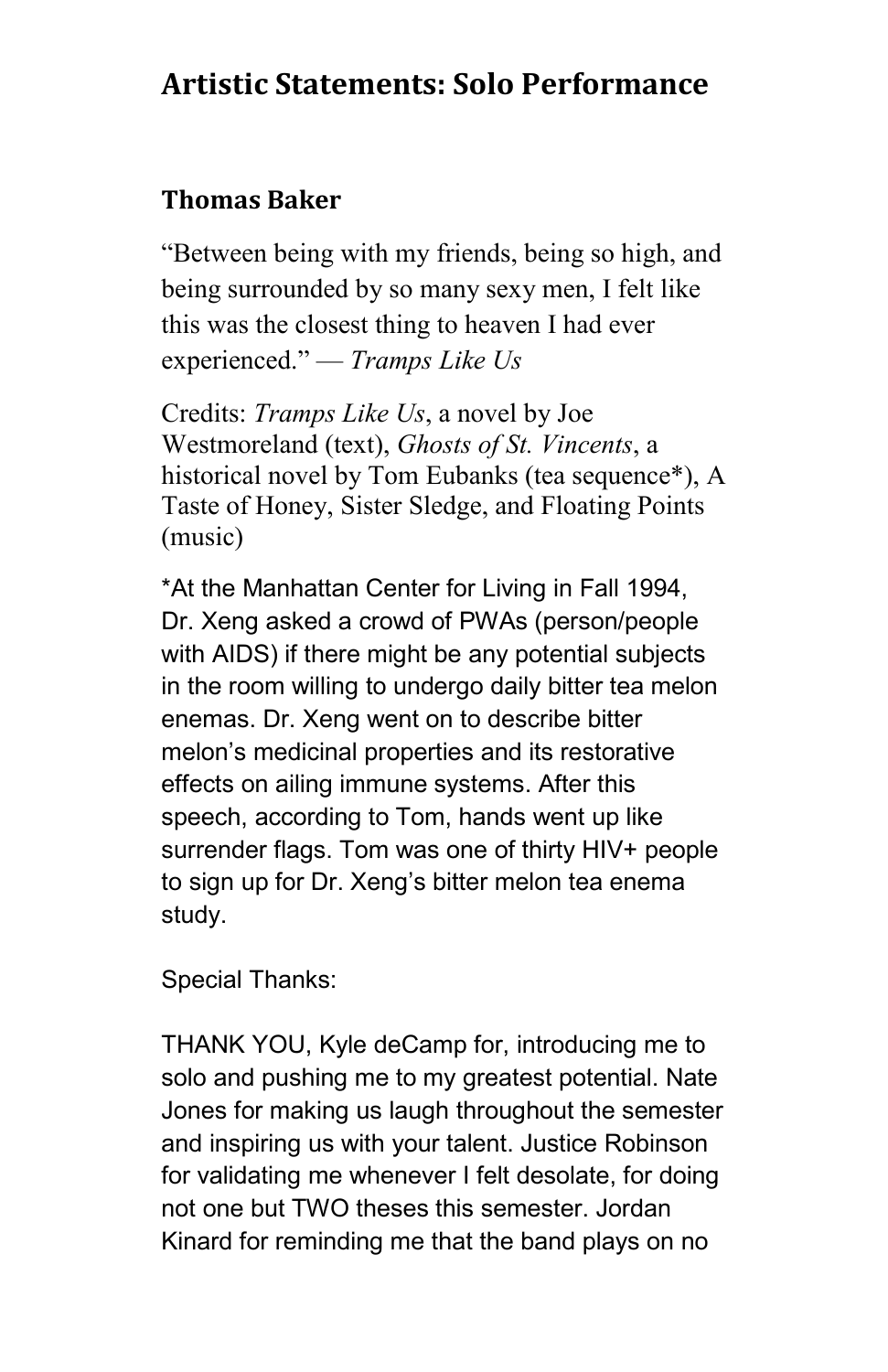matter what. Eric and Ryan Daar for encouragement. Ori Dasberg for bringing Floating Points into my world. Jacob D'Eustachio and Rocco Vitalone for their kind words this week. Boogie music for existing and being so much fun to dance to. Mom and Dad for emotional support. Thaleia Dasberg for love, kindness, and your artistic eye...for helping me stay afloat…for believing in me wholeheartedly.

### **Nate Jones**

"But there is one thing about it – once you have lived in New York and it has become your home, no place else is good enough." -John Steinbeck

Credits: This piece includes excerpts from Kenneth Lonergan's *This Is Our Youth*, Jeremy O. Harris' *Slave Play*, Matthew Lopez 's *The Inheritance*, and E.B. White's *Here Is New York*.

#### **-John Steinbeck**

### **Justice Robinson**

An ode to Black joy, Black rituals, and the everyday Black life. This world does not move without Black creativity.

Thank you, Kyle, Nate, and Thomas for watering this project with your brilliance, support, and artistry. I'll fondly remember going on vacation on our yoga mats. Thank you to my parents and family for bringing Black joy and love into my life and inspiring me to give a voice to my people.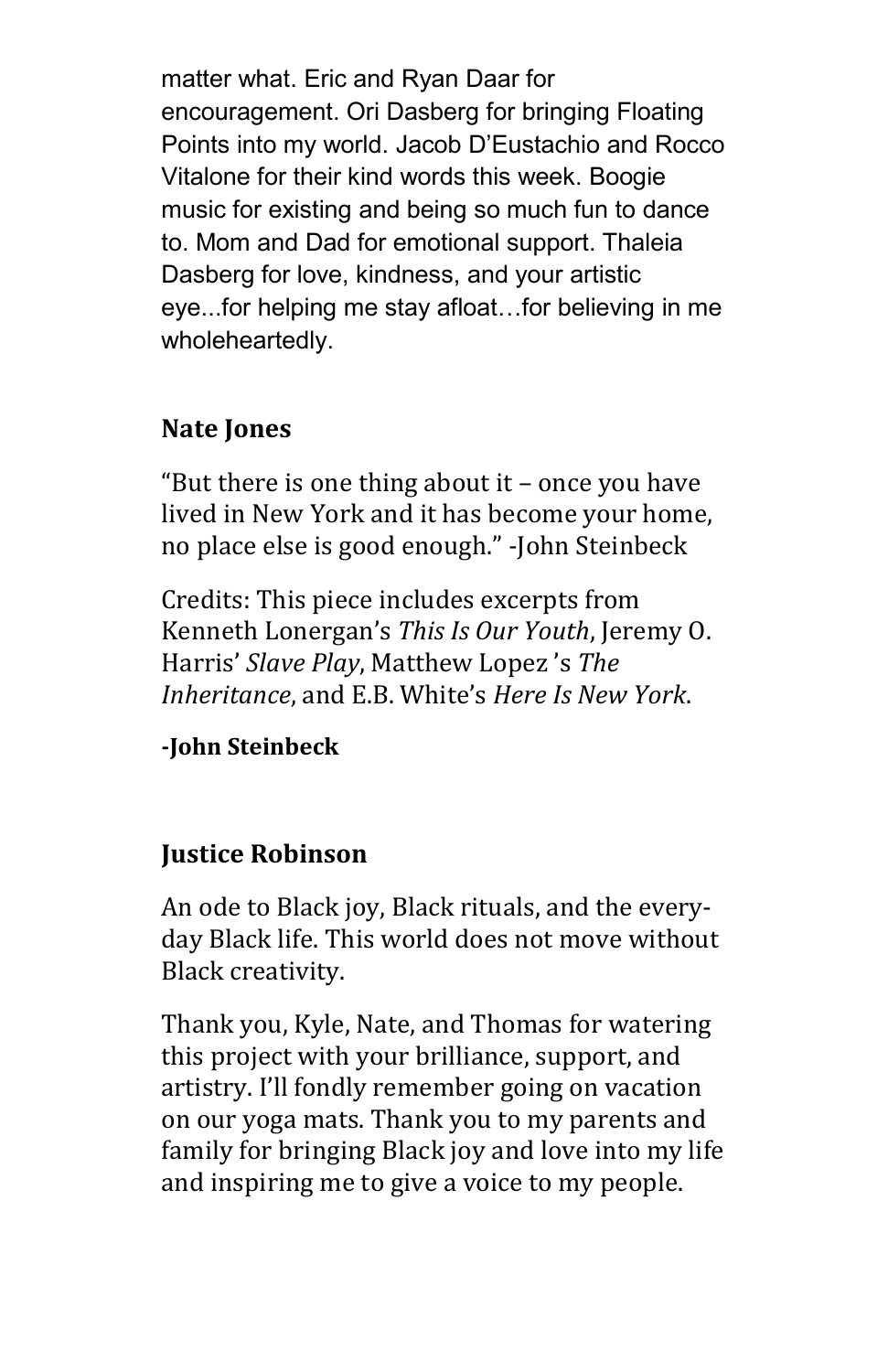Credits: *Issa Rae Monologue* - Saturday Night Live, Selections from *African American English* - PBS and *The Costs of Code-Switching* - Harvard Business Review, *How To Fry Chicken* - Kimmy's Kreations, Selections from *Entertaining Race: Performing Blackness in America* - Michael Eric Dyson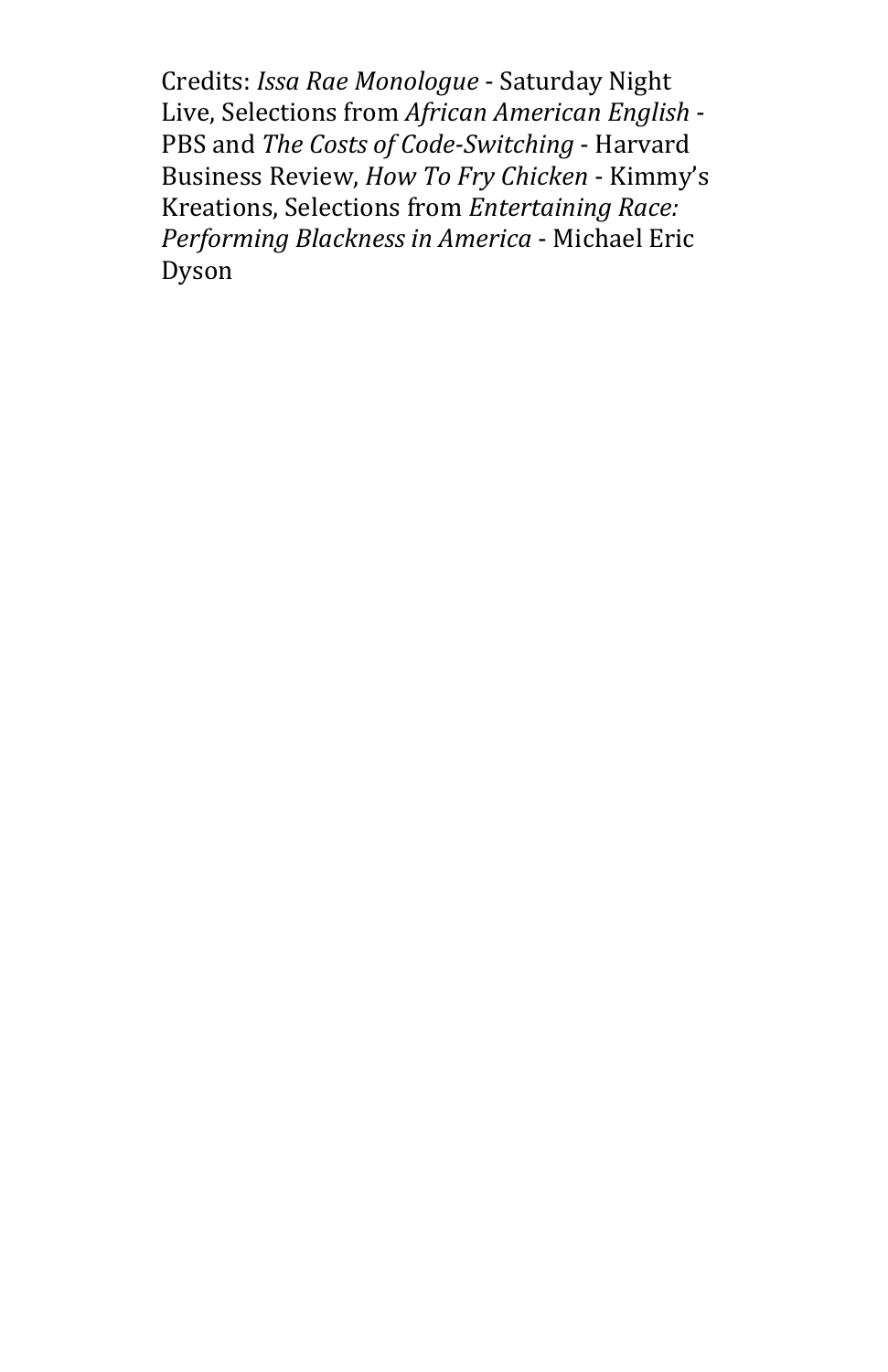## **Artistic Statements: Reading**

### **Kay Kemp**

This is a play about the harm we do each other, in the hallowed name of normalcy.

#### **Hongfei Xian**

This play is a gift for my hero who writes this formula for me.

 $MI = S^2S^2$   $\Phi(\alpha, \beta)$ 

And I write this formula in return.

 $LO = V^2 E^2$   $\Phi(\alpha, \beta)$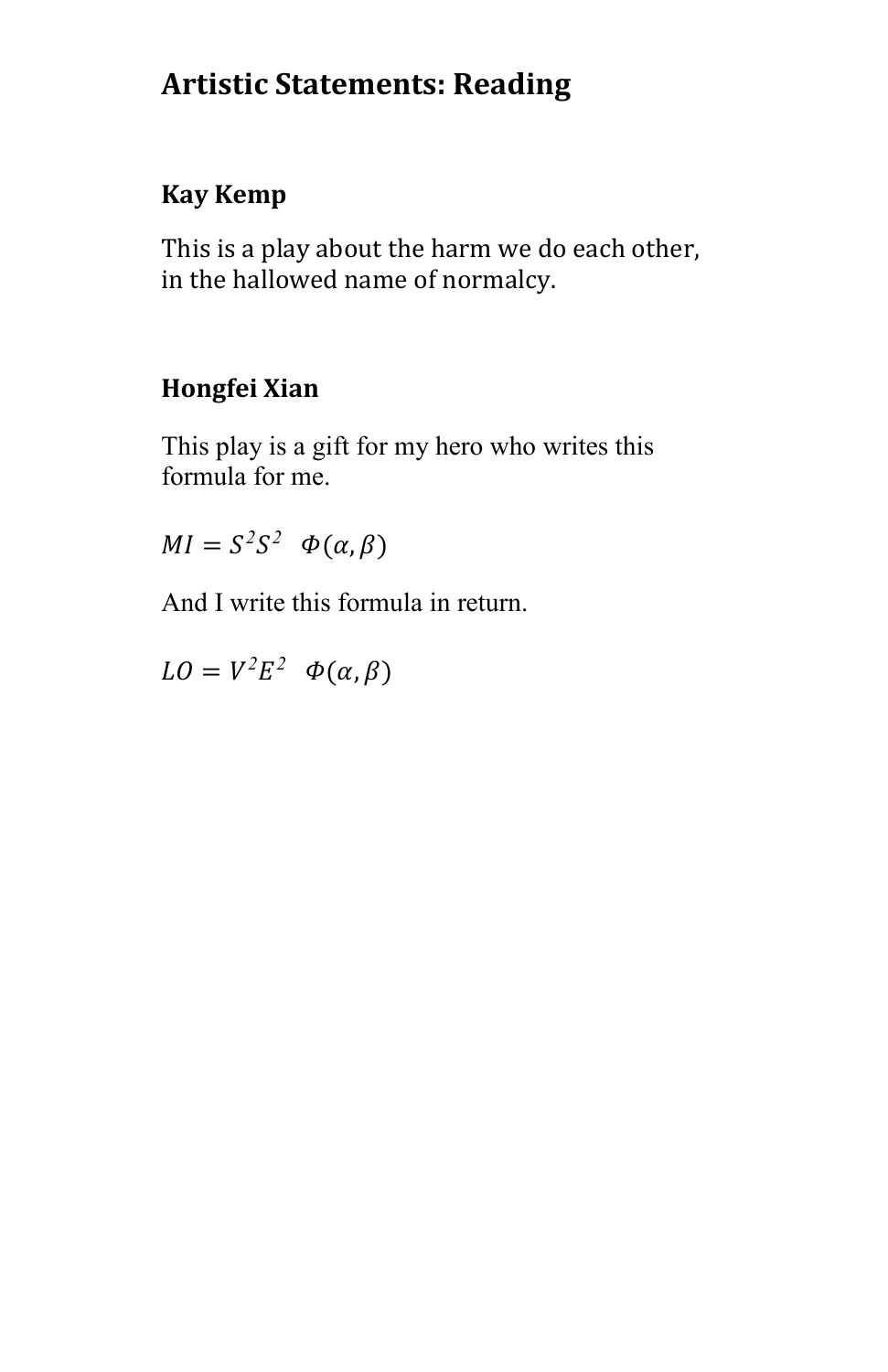## **CAST & CREW**

**Thomas Baker (CC '22, Solo Performance,** *Unspecified Intervals***)** is a senior Theatre major at Columbia. He has acted in productions with the Department (*Orlando, Elektra*), CUP (*The Great Gatsby*), Latenite, and The Varsity Show (V125). Let's boogie!

**Michael Banta (Production Manager)** joined the Theatre Department in 2008. Previous credits include Hudson Scenic Studio, New York City Opera, Bard SummerScape Festival, Utah Shakespearean Festival, and various regional theatres, theme parks, and cruise ships. He was also an Adjunct Professor at NYC College of Technology (CUNY) from 2005 to 2010. Mike holds an MFA in Technical Design and Production from Yale School of Drama and a BA in Drama from the University of Virginia.

**Joanna Berkowitz (BC '22, Playwright,** *Chasers***)** is a senior Theatre major at Barnard College, concentrating in playwriting. She has been involved with theatre on campus, especially student theatre groups, since her first week of freshman year. She would like to say thank you to everyone she has worked with, and everyone who's supported her along the way! For this project, she would like to dedicate her play to her friends. Thank you, lovebugs.

**Kyle deCamp (Thesis Advisor, Solo Performance)** is an interdisciplinary writer, designer, director, performer and educator. Her recent projects explore intersections of art, architecture, history, technology and individual lives. The multi-focused projects combine varied perspectives to create hybrid experiences of space in live performance. Projects have toured extensively and garnered the Hermes New Settings Award, New York Dance and Performance Award, New York Foundation for the Arts Fellowship among other honors. BA Sarah Lawrence College, MFA Fellow Integrated Electronic Arts Rensellaer Poytechnic Institute, Fellow American Academy in Rome '17.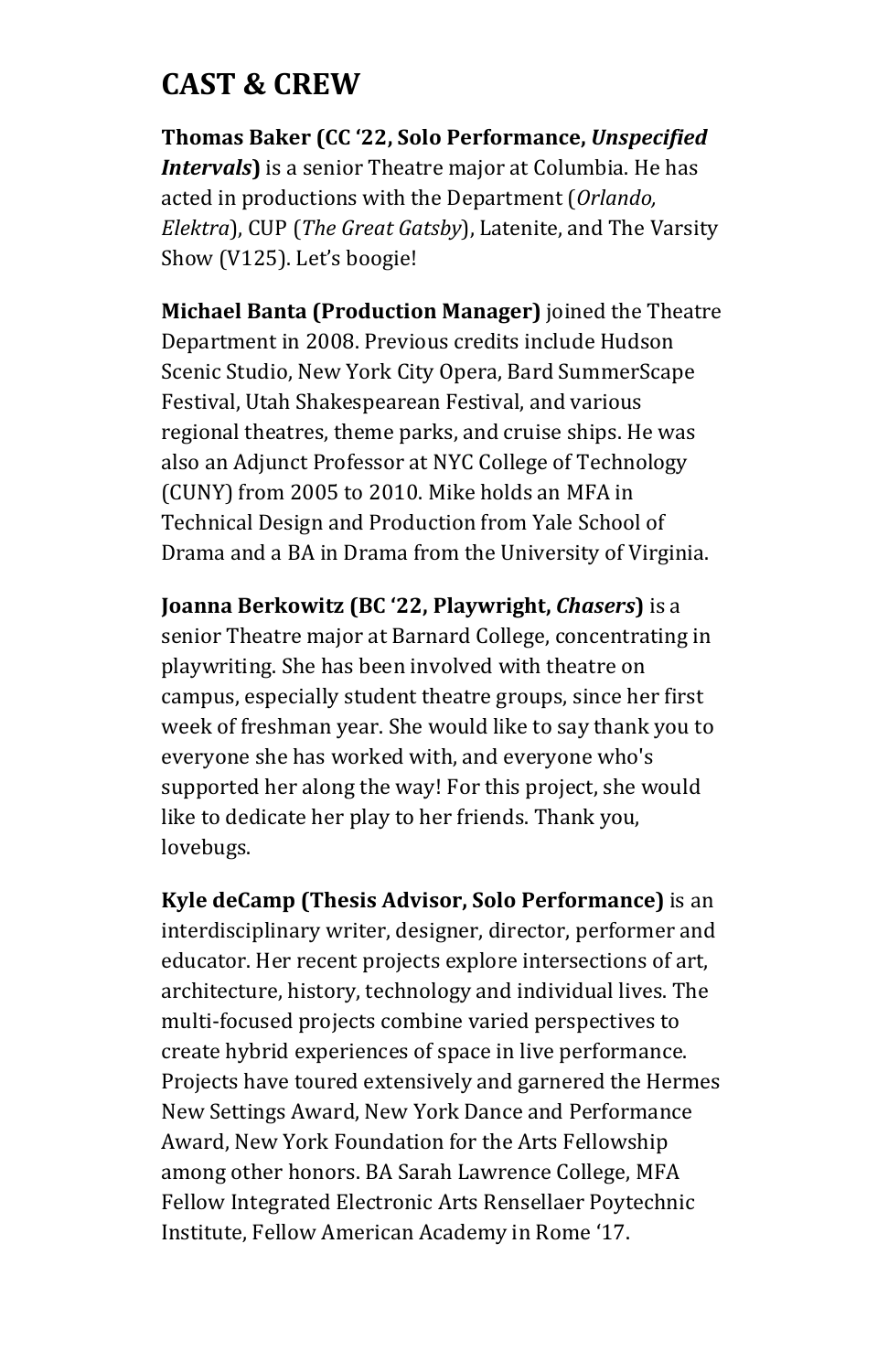**Estee Dechtman (BC '22,** *Creating Gorgeous***)** is a senior Theatre major at Barnard College with a passion for the intersection of performance and politics. Past Barnard theatre credits include *Orlando, Electra*, *A Movie Star Has to Star in Black and White, Peer Gynt, The Penelopiad, Annie, The Addams Family, and the 125th Annual Varsity Show.* This weekend she will be in her final performance at Barnard, the *128th Annual Varsity Show*, and she hopes you come to see it! I am filled to the brim with gratitude for every single teacher, friend, and family member who has supported and believed in me, I would not be here without you. Thank you!

#### **Kara Feely (Costume Shop Manager)** is a

director/designer for Theatre and interdisciplinary performance and manages the Costume Shop for the Barnard Theatre Department. She is co-founder of the performance group Object Collection. objectcollection.us

**Nate Jones (CC '22, Solo Performance,** *To Manhattan***)** is a senior in CC studying Theatre and Psychology. At Columbia, he has done shows with the Department, The Extra Credit Ensemble, CMTS, CUP, and Latenite. He would like to thank Kyle, Thomas, and Justice, as well as the whole Barnard Theatre Department. He would also like to thank his wonderful family and friends. Above all, he would like to thank New York.

**Kay Kemp (CC '22, Playwright,** *and god made man***)** is a senior Theatre major at Columbia. Past credits include Linguistic Features of AAVE (BTE/NOMADS), *Dream a Little Dream* (BTE), and *Humidor* (SOOP to Nuts 2021). They will be previewing *Dream a Little Dream* at the Tank NYC this summer. They are grateful to their parents and friends (including professors!) for where they are today.

**Greg Winkler (Technical Director)** joined the Barnard College Theatre Department in 2007. He teaches Technical Production to Barnard and Columbia students and mentors students working on production crews. He holds an MFA in Technical Design and Production from the Yale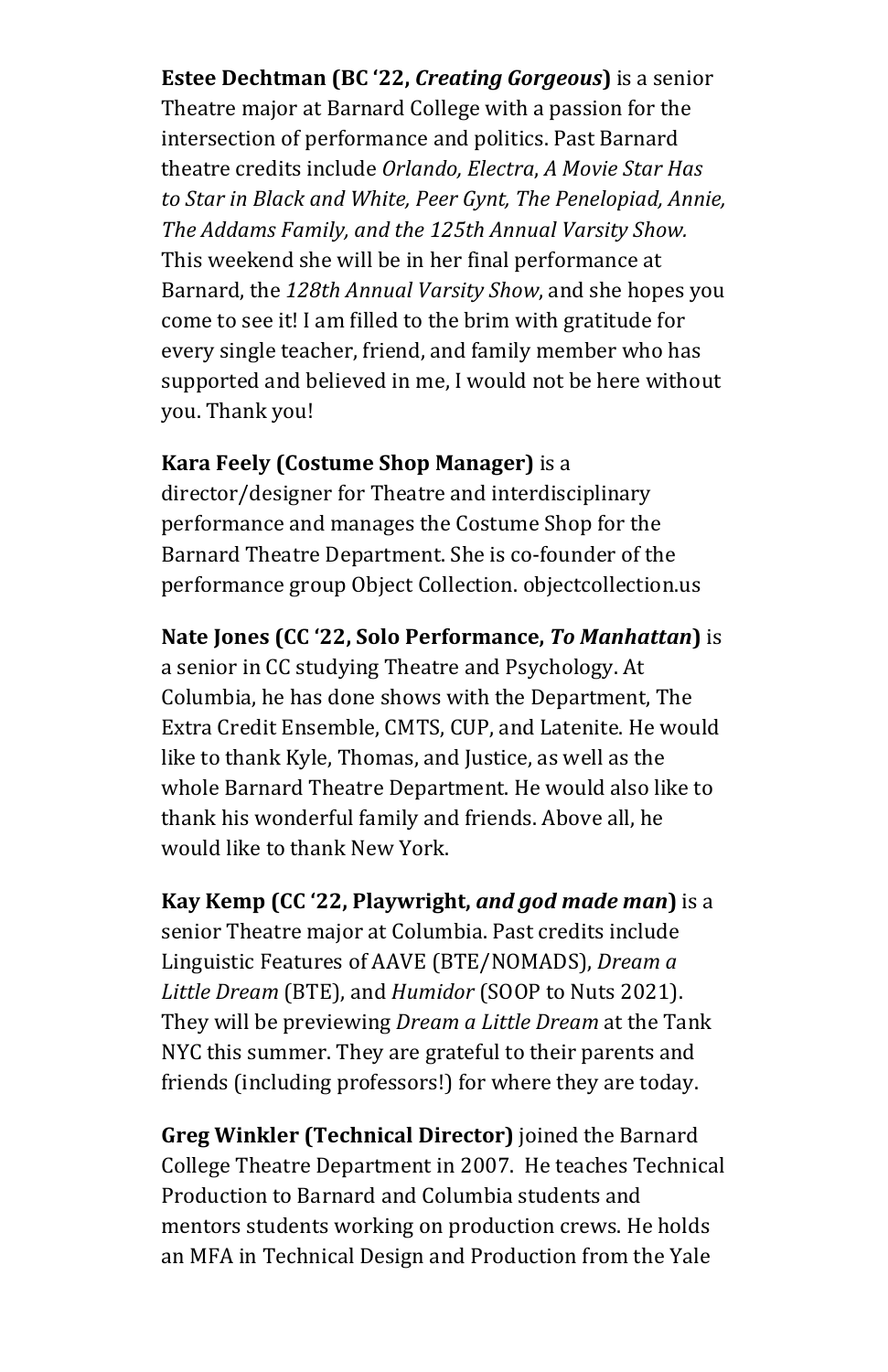School of Drama and a BS in Biology with a minor in Theatre Arts from Fairfield University. Greg is a member of the International Alliance of Theatrical Stage Employees and is certified as an Entertainment Electrician and Theatre Rigger.

#### **Hongfei Xian (GS '22, Playwright,** *When Particles*

*Resonate***)** is a senior Theatre major. She was the assistant stage manager in *The Other Shore* (2020 Senior Thesis Festival). She also enjoys creating drama workshops with children in youth Theatre in Shanghai. She would like to thank all who have always been there for her along the way, especially her hero.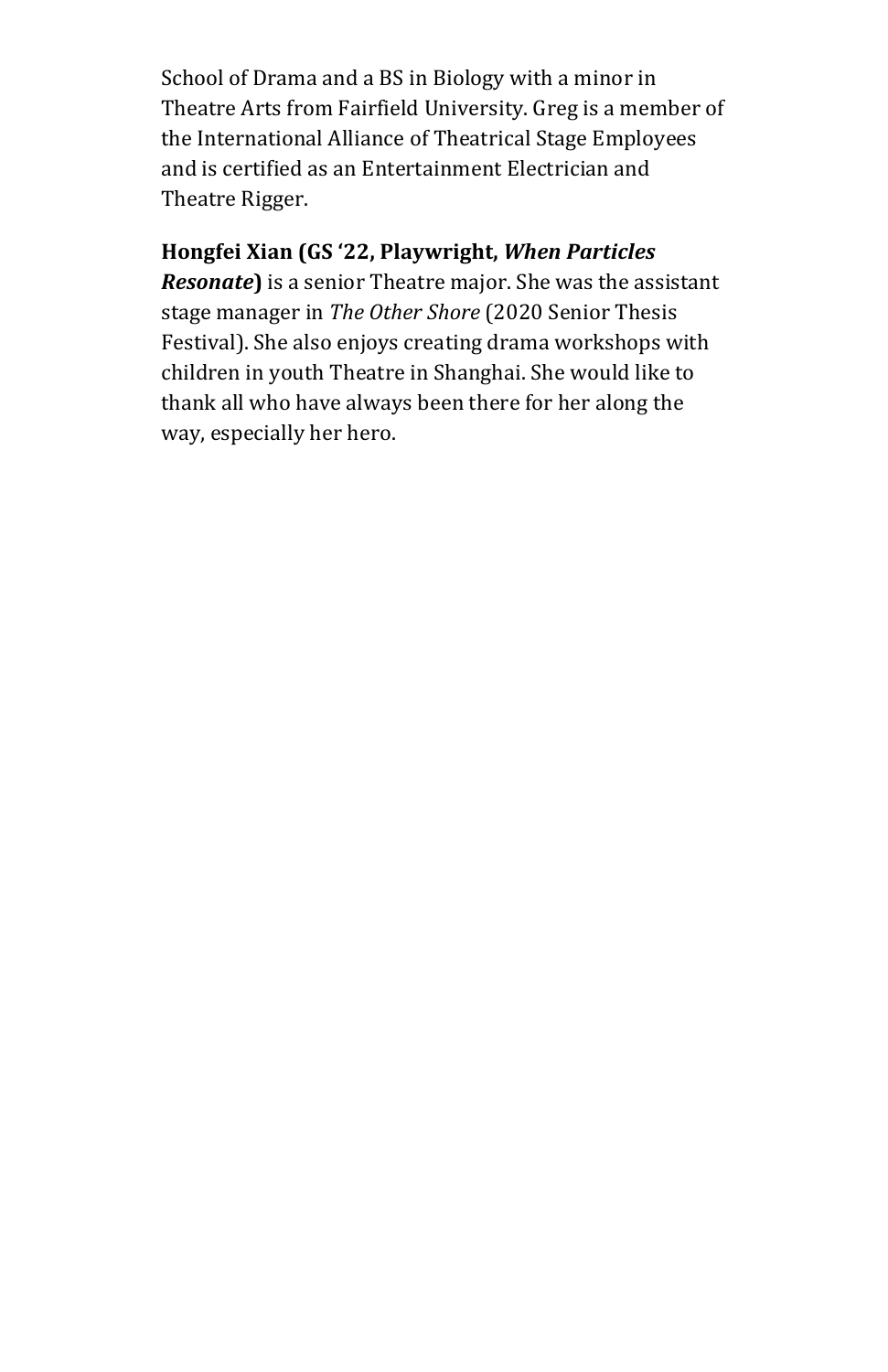# **CIRCULAR DESIGN AND PRODUCTION**

Since 2012, Theatre faculty, staff, and students have been investigating and developing practices to foster circular design and production methods through reuse and careful material choices. Our goal is to create a systemic, trackable, institutional approach to reducing the emissions created in the production of sets, props, and costumes. We aim to transition from a linear model of "take, make, waste" to a circular approach where our physical resources are locally sourced from reclaimed materials wherever possible and are re-purposed at the end of the show. The many constraints we are all accustomed to in theatre - time, money, architectural realities - can fuel the artistic process and shape the work we produce. We believe that environmental impact should be a critical and necessary constraint of the artistic process, one that will make our work stronger and bring it more in tune with the world in which we live.

For this production of *SENIOR THESIS FESTIVAL WEEKEND II*, costume materials were 90% reused materials, 10% new; props purchased for the production were 50% used or from stock; scenic materials were 45% from stock, 55% purchased new.